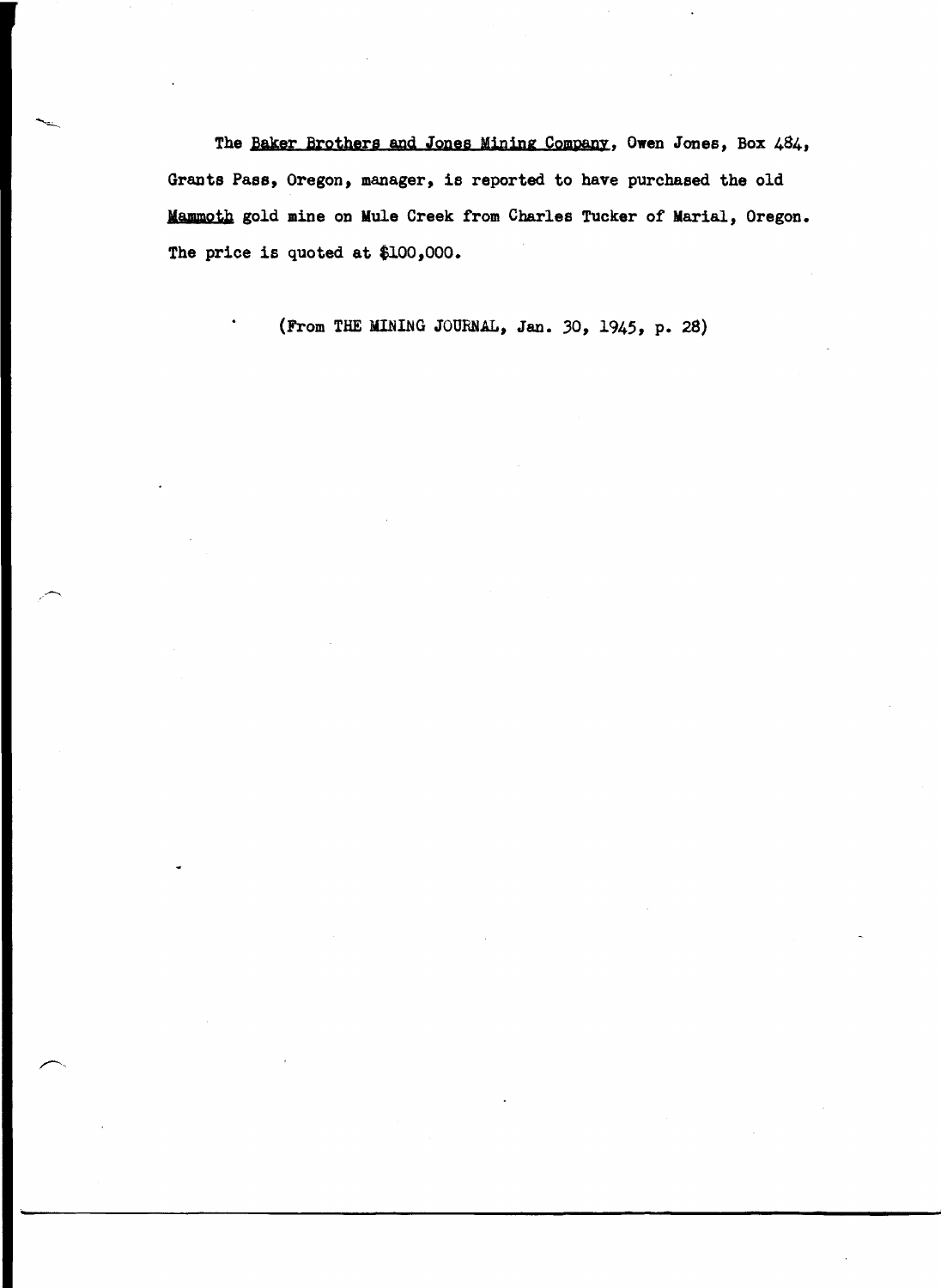state Department of Geology and Mineral Industries

702 Woodlark Building Portland. Oregon

Report by H. M. Dole July 20, 1946

Mammoth Mine (gold)

Muls Creek Mining Wist. Curry County

**The County of Line 1999** 

STATE DEPT OF GEOLOGY & MINERAL INDS.

 $0$ wne $T$ :

C. M. Tucker

Marial. Oregon

Areai

5 claims (100 acres) held by location.

## Location:

2 1/2 miles north of Marial Postoffice by trail in Sec. 3 and 4, T.338, R.10W. Approximately 1000' above and 5/4 mile each of West Fork of Mule Creek, on the south slope of Saddle Hountain.

## History:

originally consisted of 3 claims. Two additional claims filed in 1946.

The first location was made by a man named Garner in the serly ninteen hundreds. He sold out to a Mr. Clausen. Clausen packed a 1000 lbs. out to West Fork and shipped the ore to Tacoma. Evidently the cost of handling the ore was too great for Clausen never isturned.

Mr. Tusker filed on the claims in 1917 and has held them since.

Mr. Tucker reports that he ran - ton, of ore thru the old Tina h stamp mill and 8 tons thru the arrestre that is now on his property. Because the recovery of the gold was not good milling operations wer suspended.

Topography: hough mountainous to ography.

Development work:  $386$  map.

Lower tunnel (the portal of which is now caved) 45'.

Upper tunnel has 150' of drift along the vein plus an 85' crossout. The crosscut from the portal to the vein is 70'.

There is one stop approximately 12' hong by 25' vertical.

Geology:

In the upper tunnel the country rock is medium grained and of a gabbroic nature (metagabbro?). The dike which is intersected in the NE crosscut is a coarse grained rock of gabbro type. On either side of the dike and at the face of the crosscut the rock is dark colored and fine grained. All rocks seem to be related and probably represent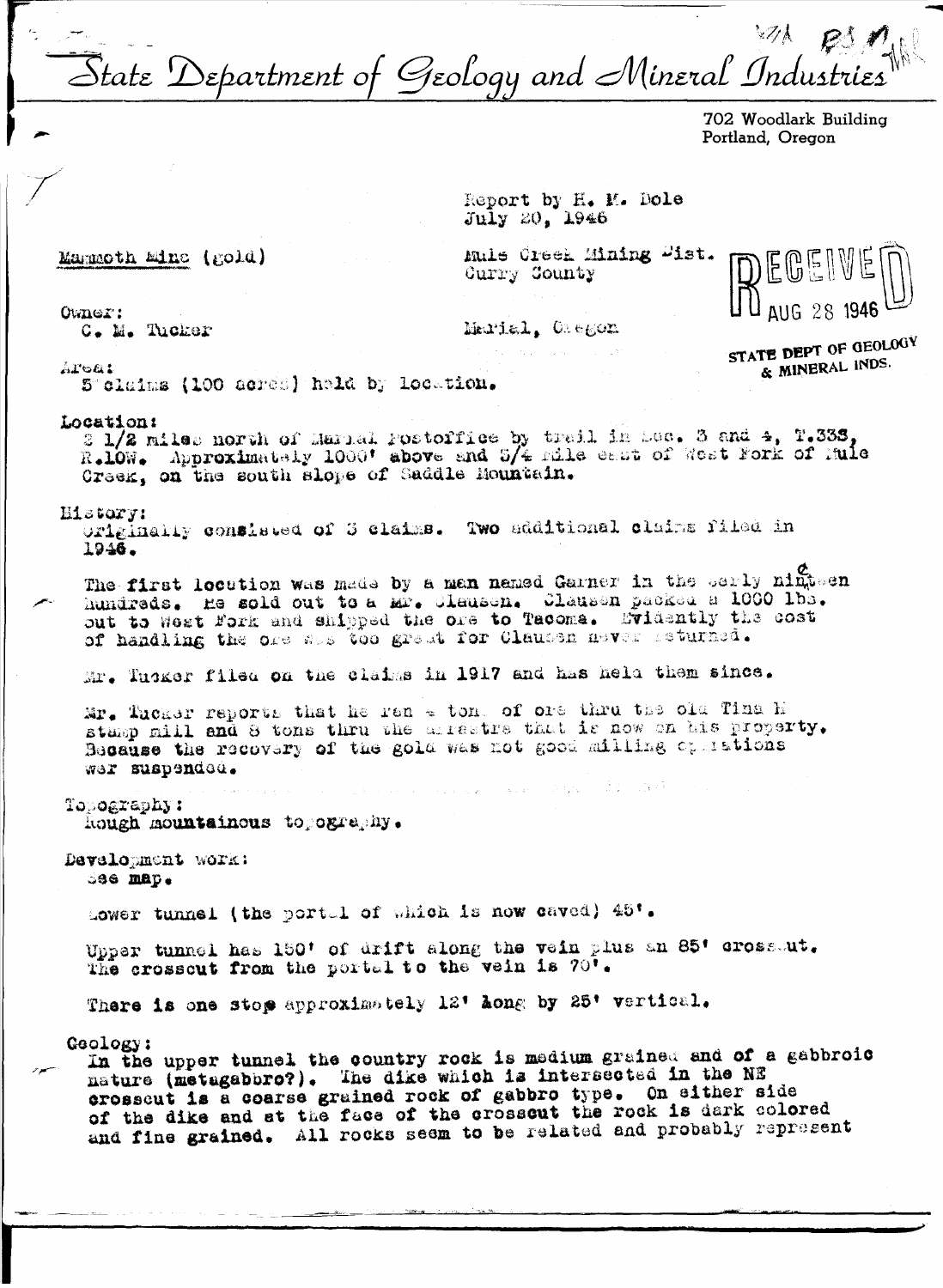Department of Geology and Mineral Industries

702 Woodlark Building Portland, Oregon

**Geology** (con't)

material from the same magna reservoir: all have been altered.

The vein outerops at the surface about 50\* vertically above the drift. Another quartz vein a few feet away has a strike parallel to it but has not been prospected.

The width of the yein as exposed in the drift varies from nothing to a little over 2 feet. It would probably average around a foot and a half. It is massive quartz and shows little sulphides. From where the crossout intersects the vein to the southwest face the honging yall increases in dip from 45 B to 78 B. The strike changes from S25 W to S52 W/ To the northeast the vein is out by a small fault 15' from the crosscut. This offsets the vein about 5' to the northwest. Another small fault 20' beyond nas caused a little creg to the southeast put has offect the vein little. Where the first fault crosses the wain the walls reverse, i.e., to the southwest the voin lies along a henging wall and apparently there is no footwall;<br>to the northeast the vein lies along a feotwall and there is no motivall;<br>is a headin constant at  $67^{\circ}$ . The vein is not as strong north of the faulted block as south of it; it finally pinches out near the face. However, shock as Bouth of 19; It that it piness out hear the fice. However,<br>at the face a 3"-6" quartz vein with dip nearly horizontal lies between<br>the footwall and a cut that has been started 5' to the eart. Another<br>out 15' long Well.

The 85' crosscut at the northeast end of the tunnel is barren of mineralization. Sixty feet sast of the vain it intersects a dike. the rock of which is of gabbro type. The dike is 20' thru, has a strike of N100W and a vertical dip. Considerable water is making at this point.

## Mining:

At the present time only assesment work is being done.